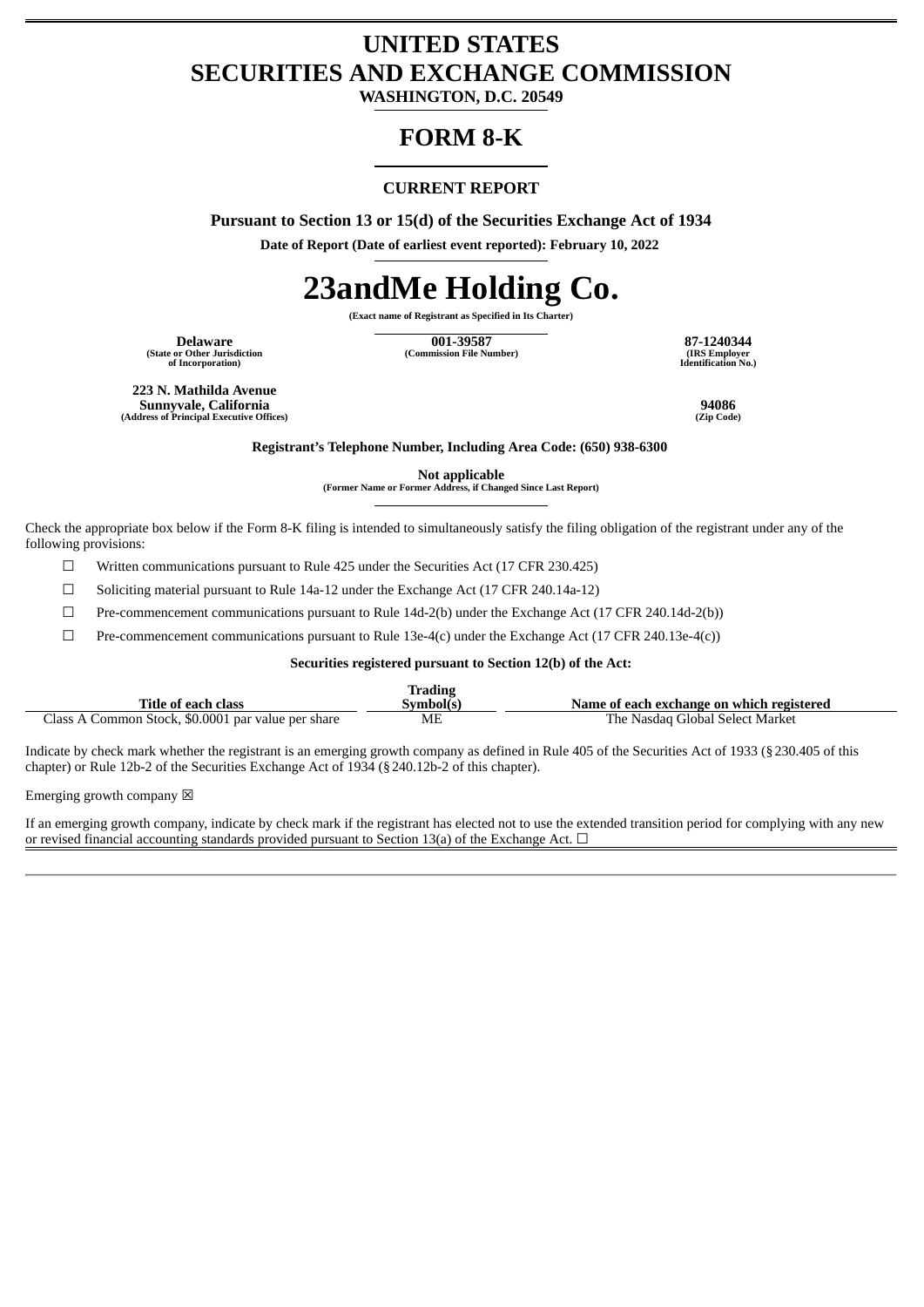#### **Item 2.02 Results of Operations and Financial Condition.**

On February 10, 2022, 23andMe Holding Co. (the "Company") issued a press release announcing its financial results for the fiscal quarter ended December 31, 2021. A copy of the press release is attached as Exhibit 99.1 to this Current Report on Form 8-K and is incorporated herein by reference.

The information set forth under this "Item 2.02. Results of Operations and Financial Condition" (including the exhibit thereto) shall not be deemed to be "filed" for the purposes of Section 18 of the Securities Exchange Act of 1934, as amended, nor shall it be incorporated by reference in any filing made by the Company pursuant to the Securities Act of 1933, as amended, other than to the extent that such filing incorporates by reference any or all of such information by express reference thereto.

#### **Item 9.01 Financial Statements and Exhibits.**

(d) Exhibits.

#### **Exhibit No. Description of Exhibit**

99.1 [23andMe](#page-3-0) Holding Co. Press Release, dated February 10, 2022

104 Cover Page Interactive Data File - the cover page interactive data file does not appear in the Interactive Data File because its XBRL tags are embedded within the Inline XBRL document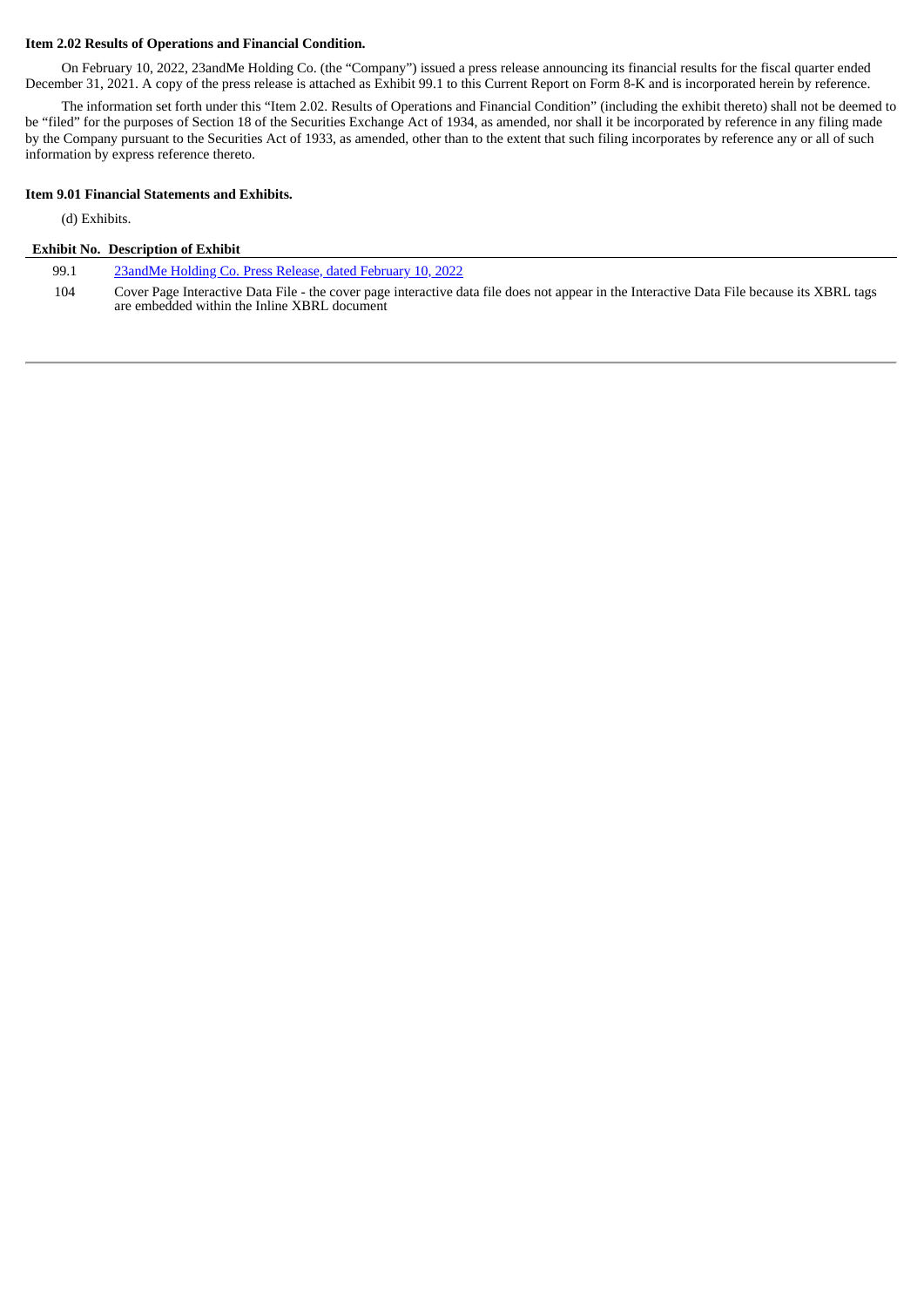## **SIGNATURES**

Pursuant to the requirements of the Securities Exchange Act of 1934, the registrant has duly caused this report to be signed on its behalf by the undersigned thereunto duly authorized.

## **23ANDME HOLDING CO.**

Date: February 10, 2022 and the state of the School By: /s/ Steven Schoch

Name: Steven Schoch Chief Financial and Accounting Officer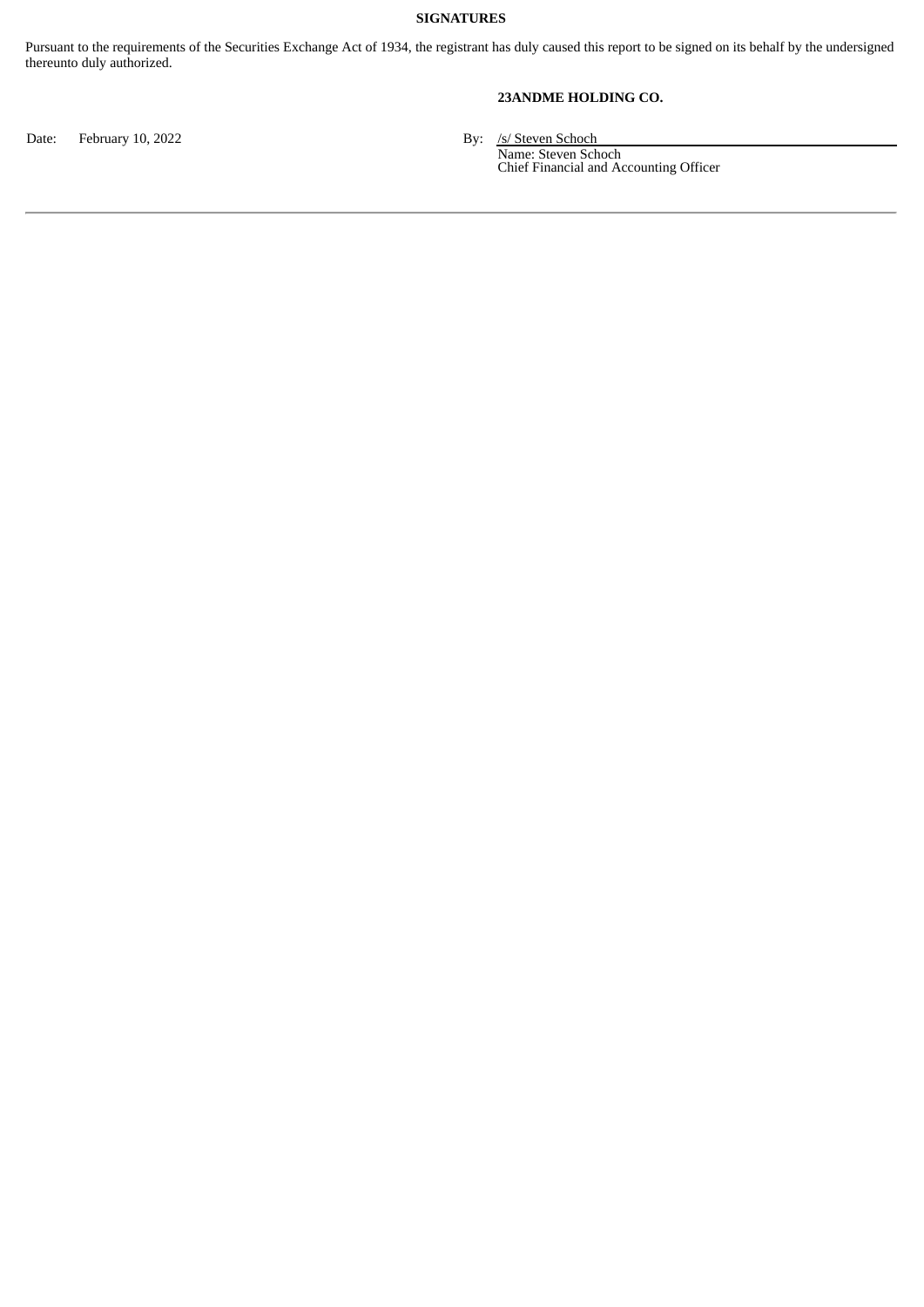#### **23andMe Reports FY2022 Third Quarter Financial Results**

# *Third quarter revenue of \$57 million*

*Therapeutics group advances first wholly-owned immuno-oncology antibody into clinical trials Vision of genetics-based primary care offers potential for millions of people to live healthier lives*

<span id="page-3-0"></span>**SUNNYVALE, Calif., February 10, 2022** -- 23andMe Holding Co. (Nasdaq: ME) ("23andMe"), a leading consumer genetics and research company with a mission to help people access, understand, and benefit from the human genome, today reported its financial results for the third quarter ("Q3") of its fiscal year 2022 ("FY2022"), which ended December 31, 2021. 23andMe is the only company with multiple FDA authorizations for over-the-counter genetic health risk reports, and in particular the only company FDA authorized to provide, without physician involvement, genetic cancer risk reports and medication insights on how individuals may process certain commonly prescribed medications based on their genetics. The company has also created the world's largest crowdsourced platform for genetic research, which it is using to pursue drug discovery programs rooted in human genetics across a spectrum of disease areas.

"We've made significant progress on both our consumer business and therapeutics efforts these last few months. On the consumer side, we acquired Lemonaid Health, which brings telehealth services that offer online access to healthcare professionals with e-prescribing, pharmacy and testing services to patients in all 50 states, the District of Columbia, and the United Kingdom. Combined with our Personal Genome Service, this positions us to achieve our vision of personalized, genetics-based primary care at scale. We also received FDA clearance for a direct-to-consumer genetic test on a hereditary prostate cancer marker, further expanding our ability to provide individuals with direct access to impactful health information that can help them make important life decisions," said Anne Wojcicki, CEO and Co-Founder of 23andMe. "On the therapeutics side, we launched our first wholly-owned therapeutic into a Phase 1 clinical trial, 23ME'610, and is our second immuno-oncology drug to enter clinical trials following GSK'608. This marks an important milestone in our goal to find new medicines for people with serious unmet medical needs. We look forward to continuing to advance our pipeline of more than 40 programs across a range of disease areas, addressing targets that we have validated using human genetics."

#### **Recent Highlights**

- Initiated Phase 1 clinical trial for first wholly owned immuno-oncology antibody 23ME'610
- Announced that GSK, our key collaborator in therapeutics, elected to extend the exclusive target discovery period under the collaboration agreement for a fifth year to discover and validate novel drug targets using 23andMe's proprietary genetic and health survey database. 23andMe will receive a one-time payment of \$50 million
- Elected for a royalty option on GSK'608, the joint collaboration program with GSK targeting CD96. 23andMe will be eligible to earn tiered worldwide royalties up to the low double digits if GSK'608 is successfully commercialized
- Expanded customer database to 12.2 million genotyped customers
- Received FDA clearance for direct-to-consumer genetic test on a hereditary prostate cancer marker
- Launched two new reports for customers subscribed to 23andMe+, a membership service that offers insights and features to give members even more actionable information to live healthier lives. These new reports use machine learning to create a statistical model that estimates a person's likelihood of developing a specific condition using thousands of genetic markers, along with a person's ethnicity and birth sex. The new reports released in the third quarter were:
	- Nearsightedness (myopia) report
	- Severe acne report
- Added new ancestry analysis, including additional insights into some customers' indigenous genetic ancestry from North America and ancestral connections to 25 African ethnolinguistic groups
- Received recognition from *Inc.* magazine as one of the "Best-Led Companies of 2021", from Comparably, which listed Anne Wojcicki as one of the top CEOs among large companies and from *Fast Company*, which listed 23andMe as one of the "Brands that Matter".
- Completed the redemption of all outstanding warrants in December 2021.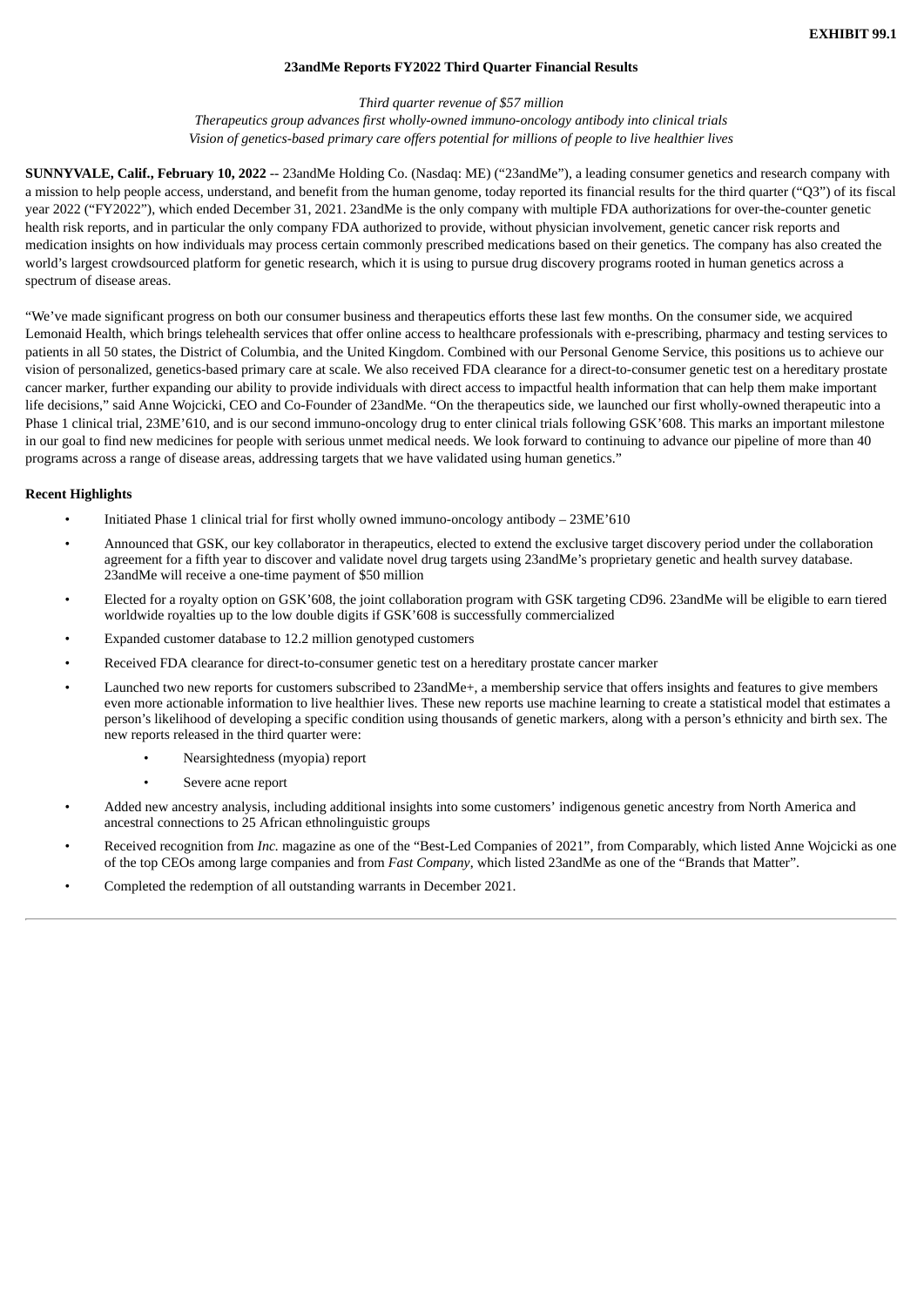"We are working to integrate Lemonaid Health's telehealth services and our personal genetics services with the goal of bringing a genetics-based primary care service to our customers. This unique offering would enable our medical professionals to take a prevention-based, genetically-informed approach with our customers to help them live healthier lives. Beginning this quarter, Lemonaid Health's financial results are incorporated into our consolidated results," said Steve Schoch, Chief Financial Officer of 23andMe. "On the Therapeutics side, we were also pleased with GSK's election to renew for a fifth year, with its \$50M fee. This further validates the value of our database to genetically validate targets for drug development and the potential for this approach to increase probability of success in bringing new therapies to patients."

#### **FY2022 Third Quarter Financial Results**

Total revenue for the three and nine months ended December 31, 2021, was \$57 million and \$171 million, respectively, representing increases of 3% and 10%, respectively, for the same periods in the prior year. Third quarter revenue growth was primarily due to the addition of two months of Telehealth business revenue from the recent acquisition of Lemonaid Health and higher subscription revenue. These increases were partially offset by lower Personal Genome Service ("PGS") revenue primarily due to the shift in a promotional channel partner's event, which occurred in the second quarter of FY2022 as compared to the third quarter of FY2021. Nine-month revenue growth was primarily driven by higher PGS revenue, subscription revenue and the addition of two months of revenue from the Telehealth business.

Consumer services revenue represented approximately 81% of total revenue for the three and nine months ended December 31, 2021, and research services revenue, substantially all derived from the collaboration with GSK, accounted for approximately 19% of total revenue.

Operating expenses for the three and nine months ended December 31, 2021 were \$124 million and \$271 million, respectively, compared to \$71 million and \$191 million for the same periods in the prior year. The increase in operating expenses was primarily attributable to increased sales and marketing expenses, consistent with the seasonal promotion activities of the PGS business, therapeutics-related research and development expenses, one-time transaction costs associated with the acquisition of Lemonaid Health and incorporation of Telehealth operating expenses.

Net loss for the three and nine months ended December 31, 2021 was \$89 million and \$148 million, respectively, compared to net losses of \$45 million and \$117 million for the same periods in the prior year. The increase in net loss for the nine-month period ended December 31, 2021 was primarily driven by higher operating expenses (as noted above) offset by changes in fair value of warrant liabilities of \$33 million. In December 2021, the company redeemed all outstanding warrants.

Total Adjusted EBITDA (as defined below) for the three and nine months ended December 31, 2021 was \$(64) million and \$(121) million, respectively, compared to \$(25) million and \$(65) million for the same periods in the prior year. The decrease in total Adjusted EBITDA was driven primarily by the increase in operating expenses listed above, excluding one-time transaction costs. Adjusted EBITDA for the three and nine months ended December 31, 2021 for the Consumer & Research Services segment was \$(32) million and \$(33) million, respectively, compared to \$(2) million and \$(5) million for the same periods in the prior year. The decrease in this segment was driven primarily by the increase in operating expenses listed above, excluding therapeutics-related research and development expenses and one-time transaction costs.

#### **Balance Sheet**

23andMe ended Q2 FY2022 with cash of \$586 million, compared to \$282 million as of March 31, 2021. The increase was attributable to the \$560 million in gross proceeds from the completion of the business combination with the Virgin Group Acquisition Corp during the first quarter of FY2022. In Q3 FY2022, 23andMe paid approximately \$102 million in cash consideration for the acquisition of Lemonaid Health, of which approximately \$13 million was placed in escrow to cover a potential purchase price adjustment and to secure the indemnification obligations of the former equity holders of Lemonaid Health.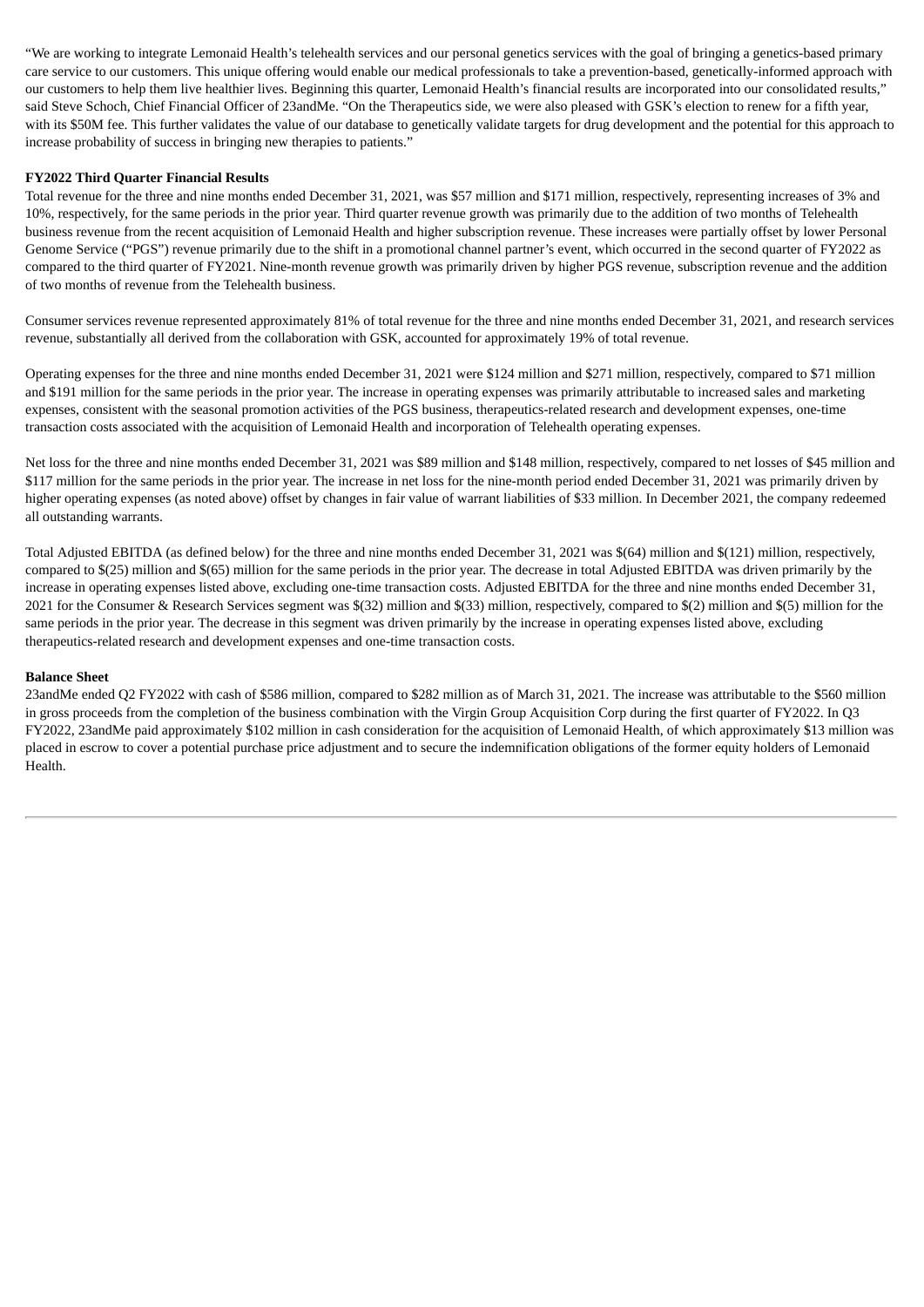#### **FY2022 Financial Guidance**

23andMe is updating its FY2022 guidance following the inclusion of telehealth operations into its consumer business and the redemption of all outstanding warrants. The projected range for full year revenue for fiscal 2022, which will end on March 31, 2022, has been increased from \$250 to \$260 million to \$268 to \$278 million. The increase in projected revenue is primarily due to the addition of telehealth services to 23andMe's consumer business. The projected range for full year net loss has decreased from \$210 to \$225 million to \$205 to \$220 million. The decrease in projected net loss is primarily due to the favorable effect of the warrant fair value adjustment following warrant redemption offset by the inclusion of telehealth operating expenses, integration and merger-related transaction costs. The projected range for full year adjusted EBITDA loss has increased from \$143 to \$158 million to \$148 to \$163 million as we expect telehealth net losses to be partially offset by other beneficial effects in our operations.

#### **Conference Call Webcast Information**

23andMe will host a conference call at 4:30 p.m. Eastern Time on Thursday, February 10, 2022 to discuss the financial results for Q3 FY2022 and report on business progress. The webcast can be accessed on the day of the event at https://investors.23andme.com/news-events/events-presentations. A webcast replay will be available at the same address for a limited time within 24 hours after the event.

#### **About 23andMe**

23andMe, headquartered in Sunnyvale, CA, is a leading consumer genetics and research company. Founded in 2006, the company's mission is to help people access, understand, and benefit from the human genome. 23andMe has pioneered direct access to genetic information as the only company with multiple FDA authorizations for genetic health risk reports. The company has created the world's largest crowdsourced platform for genetic research, with approximately 80 percent of its customers electing to participate. The 23andMe research platform has generated more than 180 publications on the genetic underpinnings of a wide range of diseases, conditions, and traits. The platform also powers the 23andMe Therapeutics group, currently pursuing drug discovery programs rooted in human genetics across a spectrum of disease areas, including oncology, respiratory, and cardiovascular diseases, in addition to other therapeutic areas. More information is available at www.23andMe.com.

#### **Forward-Looking Statements**

This press release contains forward-looking statements within the meaning of Section 27A of the Securities Act of 1933, as amended, and Section 21E of the Securities Exchange Act of 1934, as amended, including, without limitation, statements regarding the future performance of 23andMe's businesses in consumer genetics and therapeutics and the growth and potential of its proprietary research platform. All statements, other than statements of historical fact, included or incorporated in this press release, including statements regarding 23andMe's strategy, financial position, funding for continued operations, cash reserves, projected costs, plans, and objectives of management, are forward-looking statements. The words "believes," "anticipates," "estimates," "plans," "expects," "intends," "may," "could," "should," "potential," "likely," "projects," "predicts," "continue," "will," "schedule," and "would" or, in each case, their negative or other variations or comparable terminology, are intended to identify forward-looking statements, although not all forward-looking statements contain these identifying words. These forward-looking statements are predictions based on 23andMe's current expectations and projections about future events and various assumptions. 23andMe cannot guarantee that it will actually achieve the plans, intentions, or expectations disclosed in its forward-looking statements and you should not place undue reliance on 23andMe's forward-looking statements. These forward-looking statements involve a number of risks, uncertainties (many of which are beyond the control of 23andMe), or other assumptions that may cause actual results or performance to differ materially from those expressed or implied by these forward-looking statements. The forward-looking statements contained herein are also subject to other risks and uncertainties that are described in 23andMe's Quarterly Report on Form 10-Q for the quarter ended September 30, 2021 filed with the Securities and Exchange Commission ("SEC") on November 10, 2021 and in the reports subsequently filed by 23andMe with the SEC. The statements made herein are made as of the date of this press release and, except as may be required by law, 23andMe undertakes no obligation to update them, whether as a result of new information, developments, or otherwise.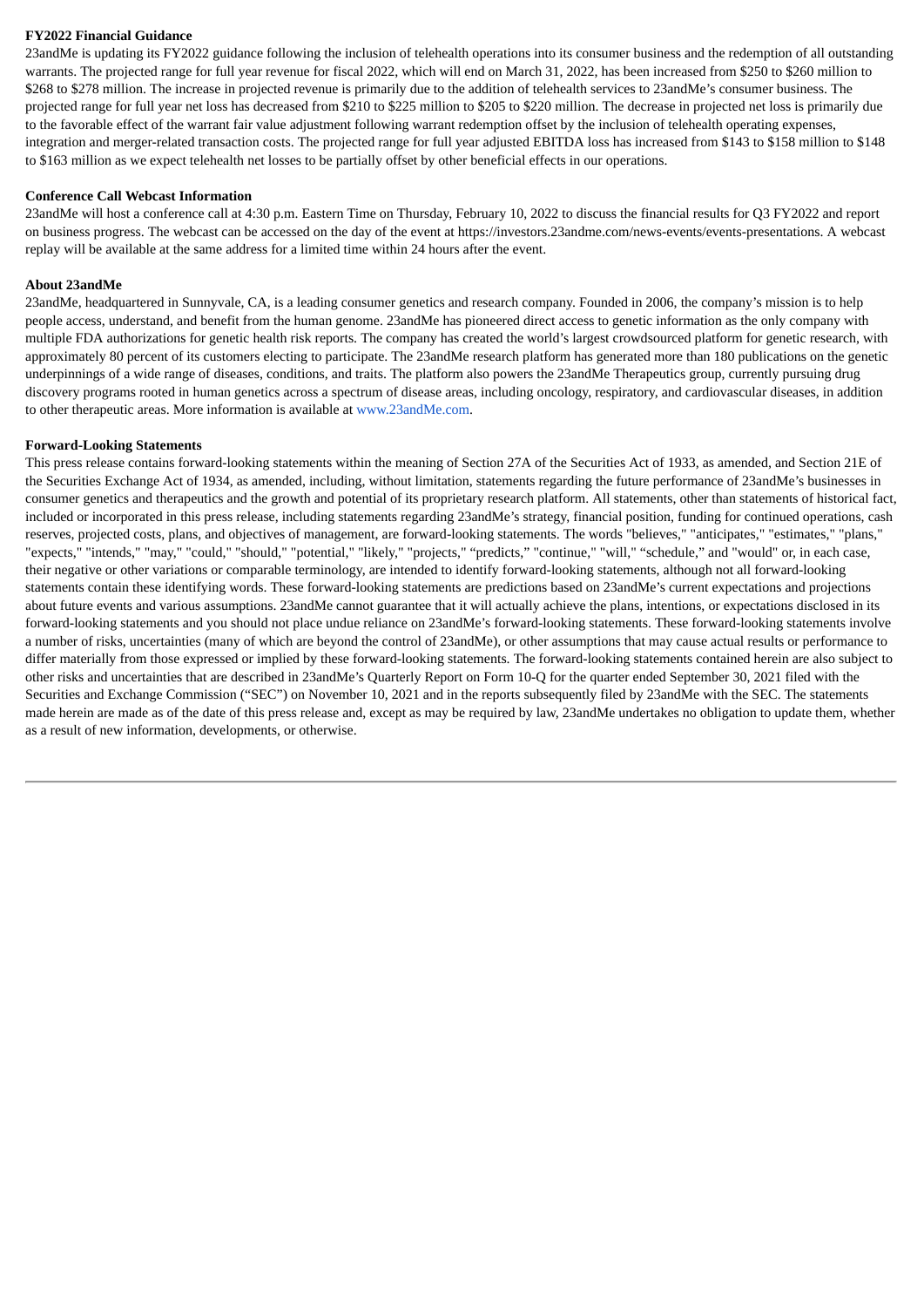#### **Use of Non-GAAP Financial Measure**

To supplement the 23andMe's unaudited condensed consolidated statements of operations and unaudited condensed consolidated balance sheets, which are prepared in conformity with generally accepted accounting principles in the United States of America ("GAAP"), this press release also includes references to Adjusted EBITDA, which is a non-GAAP financial measure that 23andMe defines as net income before net interest expense (income), net other expense (income), changes in fair value of warrant liabilities, income tax benefit, depreciation and amortization of fixed assets, amortization of internal use software, amortization of acquired intangible assets, non-cash stock-based compensation expense, acquisition-related costs, and expenses related to restructuring and other charges, if applicable for the period. 23andMe has provided a reconciliation of net loss, the most directly comparable GAAP financial measure, to Adjusted EBITDA at the end of this press release.

Adjusted EBITDA is a key measure used by 23andMe's management and the board of directors to understand and evaluate operating performance and trends, to prepare and approve 23andMe's annual budget and to develop short- and long-term operating plans. 23andMe provides Adjusted EBITDA because 23andMe believes it is frequently used by analysts, investors and other interested parties to evaluate companies in its industry and it facilitates comparisons on a consistent basis across reporting periods. Further, 23andMe believes it is helpful in highlighting trends in its operating results because it excludes items that are not indicative of 23andMe's core operating performance. In particular, 23andMe believes that the exclusion of the items eliminated in calculating Adjusted EBITDA provides useful measures for period-to-period comparisons of 23andMe's business. Accordingly, 23andMe believes that Adjusted EBITDA provides useful information in understanding and evaluating operating results in the same manner as 23andMe's management and board of directors.

In evaluating Adjusted EBITDA, you should be aware that in the future 23andMe will incur expenses similar to the adjustments in this presentation. 23andMe's presentation of Adjusted EBITDA should not be construed as an inference that future results will be unaffected by these expenses or any unusual or non-recurring items. Adjusted EBITDA should not be considered in isolation of, or as an alternative to, measures prepared in accordance with GAAP. Other companies, including companies in the same industry, may calculate similarly-titled non-GAAP financial measures differently or may use other measures to evaluate their performance, all of which could reduce the usefulness of Adjusted EBITDA as a tool for comparison. There are a number of limitations related to the use of these non-GAAP financial measures rather than net loss, which is the most directly comparable financial measure calculated in accordance with GAAP. Some of the limitations of Adjusted EBITDA include (i) Adjusted EBITDA does not properly reflect capital commitments to be paid in the future, and (ii) although depreciation and amortization are non-cash charges, the underlying assets may need to be replaced and Adjusted EBITDA does not reflect these capital expenditures. When evaluating 23andMe's performance, you should consider Adjusted EBITDA alongside other financial performance measures, including net loss and other GAAP results.

**\*\*\***

Investor Relations Contact: investors@23andme.com Media Contact: press@23andMe.com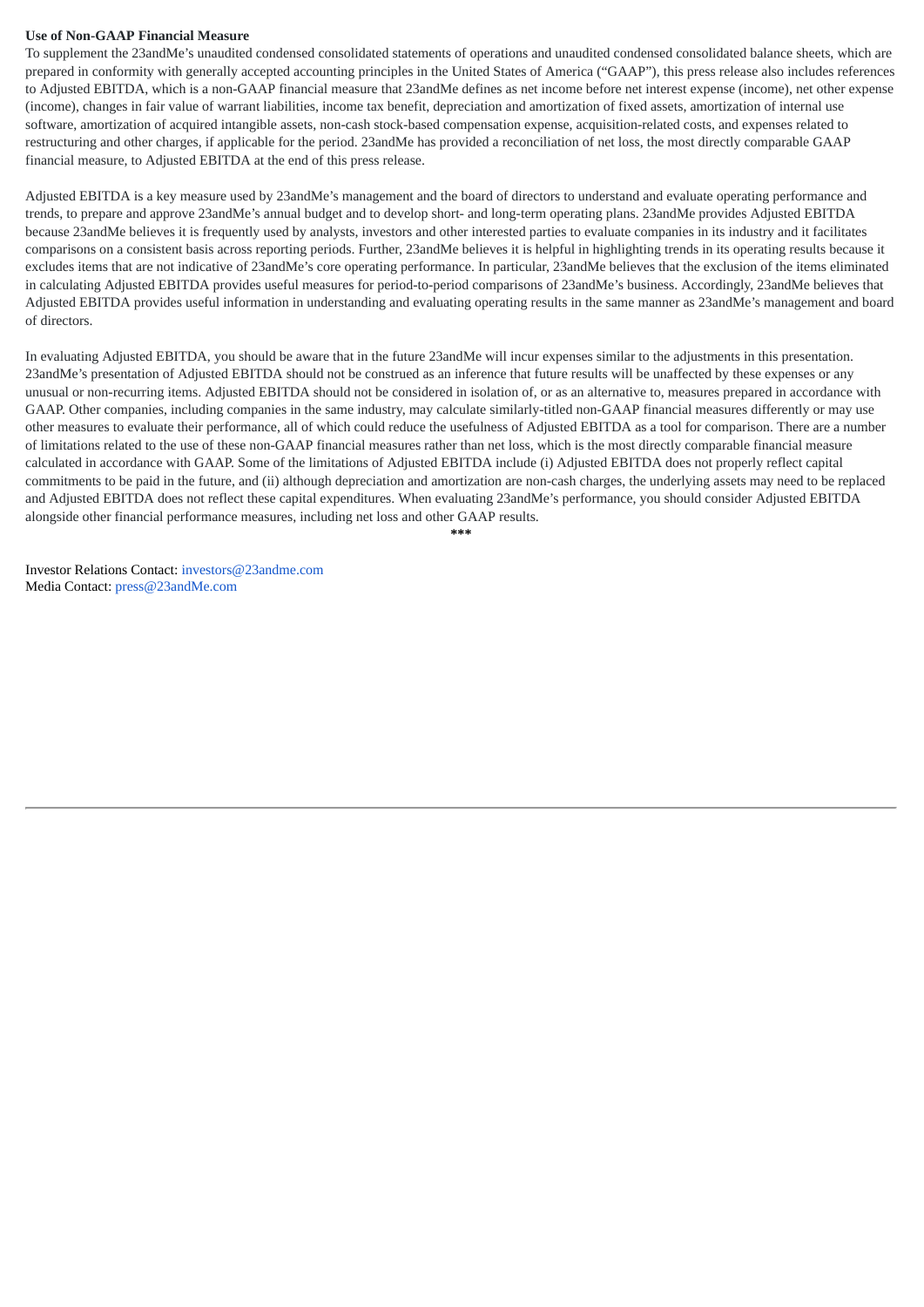#### **23andMe Holding Co. Condensed Consolidated Statements of Operations and Comprehensive Loss (in thousands, except share and per share amounts)**

|                                                                                                                                                                                                                                                    | <b>Three Months Ended</b><br>December 31. |             |              | <b>Nine Months Ended</b><br>December 31. |      |             |    |            |
|----------------------------------------------------------------------------------------------------------------------------------------------------------------------------------------------------------------------------------------------------|-------------------------------------------|-------------|--------------|------------------------------------------|------|-------------|----|------------|
|                                                                                                                                                                                                                                                    | 2021<br>2020                              |             | 2021         |                                          | 2020 |             |    |            |
|                                                                                                                                                                                                                                                    |                                           | (Unaudited) |              | (Unaudited)                              |      | (Unaudited) |    |            |
| Revenue (related party amounts of \$8,069 and \$8,554 for the three<br>months ended December 31, 2021 and 2020, respectively, and<br>\$29,281 and \$30,221 for the nine months ended December 31,<br>2021 and 2020, respectively)                  | $\mathbb{S}$                              | 56,891      | $\mathbb{S}$ | 55,477                                   | \$.  | 171,334     | \$ | 155,338    |
| Cost of revenue (related party amounts of \$(54) and \$59 for the<br>three months ended December 31, 2021 and 2020, respectively,<br>and \$209 and \$(592) for the nine months ended December 31,<br>2021 and 2020, respectively)                  |                                           | 29,628      |              | 30,089                                   |      | 85,446      |    | 82.861     |
| Gross profit                                                                                                                                                                                                                                       |                                           | 27,263      |              | 25,388                                   |      | 85,888      |    | 72,477     |
| Operating expenses:                                                                                                                                                                                                                                |                                           |             |              |                                          |      |             |    |            |
| Research and development (related party amounts of \$6,300 and<br>\$4,238 for the three months ended December 31, 2021 and<br>2020, respectively, and \$18,185 and \$10,687 for the nine<br>months ended December 31, 2021 and 2020, respectively) |                                           | 50,298      |              | 41,684                                   |      | 139,053     |    | 114,260    |
| Sales and marketing                                                                                                                                                                                                                                |                                           | 41,979      |              | 12,258                                   |      | 70,987      |    | 31,242     |
| General and administrative                                                                                                                                                                                                                         |                                           | 31,687      |              | 16,589                                   |      | 60,547      |    | 45,094     |
| Total operating expenses                                                                                                                                                                                                                           |                                           | 123,964     |              | 70,531                                   |      | 270.587     |    | 190,596    |
| Loss from operations                                                                                                                                                                                                                               |                                           | (96,701)    |              | (45, 143)                                |      | (184, 699)  |    | (118, 119) |
| Other (expense) income:                                                                                                                                                                                                                            |                                           |             |              |                                          |      |             |    |            |
| Interest income                                                                                                                                                                                                                                    |                                           | 76          |              | 53                                       |      | 213         |    | 195        |
| Change in fair value of warrant liabilities                                                                                                                                                                                                        |                                           | 3,695       |              |                                          |      | 32,989      |    |            |
| Other (expense) income, net                                                                                                                                                                                                                        |                                           | 22          |              | 445                                      |      | 39          |    | 1,318      |
| Loss before benefit for income taxes                                                                                                                                                                                                               |                                           | (92, 908)   |              | (44, 645)                                |      | (151, 458)  |    | (116, 606) |
| Benefit for income taxes                                                                                                                                                                                                                           |                                           | 3,512       |              |                                          |      | 3,512       |    |            |
| Net loss                                                                                                                                                                                                                                           | \$                                        | (89, 396)   | \$           | (44, 645)                                | \$   | (147, 946)  | \$ | (116, 606) |
| Other comprehensive (loss) income                                                                                                                                                                                                                  |                                           | (36)        |              |                                          |      | (36)        |    |            |
| Total comprehensive loss                                                                                                                                                                                                                           | \$                                        | (89, 432)   | \$           | (44, 645)                                | \$   | (147, 982)  | \$ | (116, 606) |
| Net loss per share of Class A and Class B common stock<br>attributable to common stockholders, basic and diluted:                                                                                                                                  |                                           |             |              |                                          |      |             |    |            |
| Basic and diluted                                                                                                                                                                                                                                  |                                           | (0.21)      | S            | (0.46)                                   |      | (0.44)      | \$ | (1.23)     |
| Weighted-average shares used to compute net loss per share:                                                                                                                                                                                        |                                           |             |              |                                          |      |             |    |            |
| Basic and diluted                                                                                                                                                                                                                                  |                                           | 426,591,111 |              | 96.974.875                               |      | 334,491,905 |    | 95,185,171 |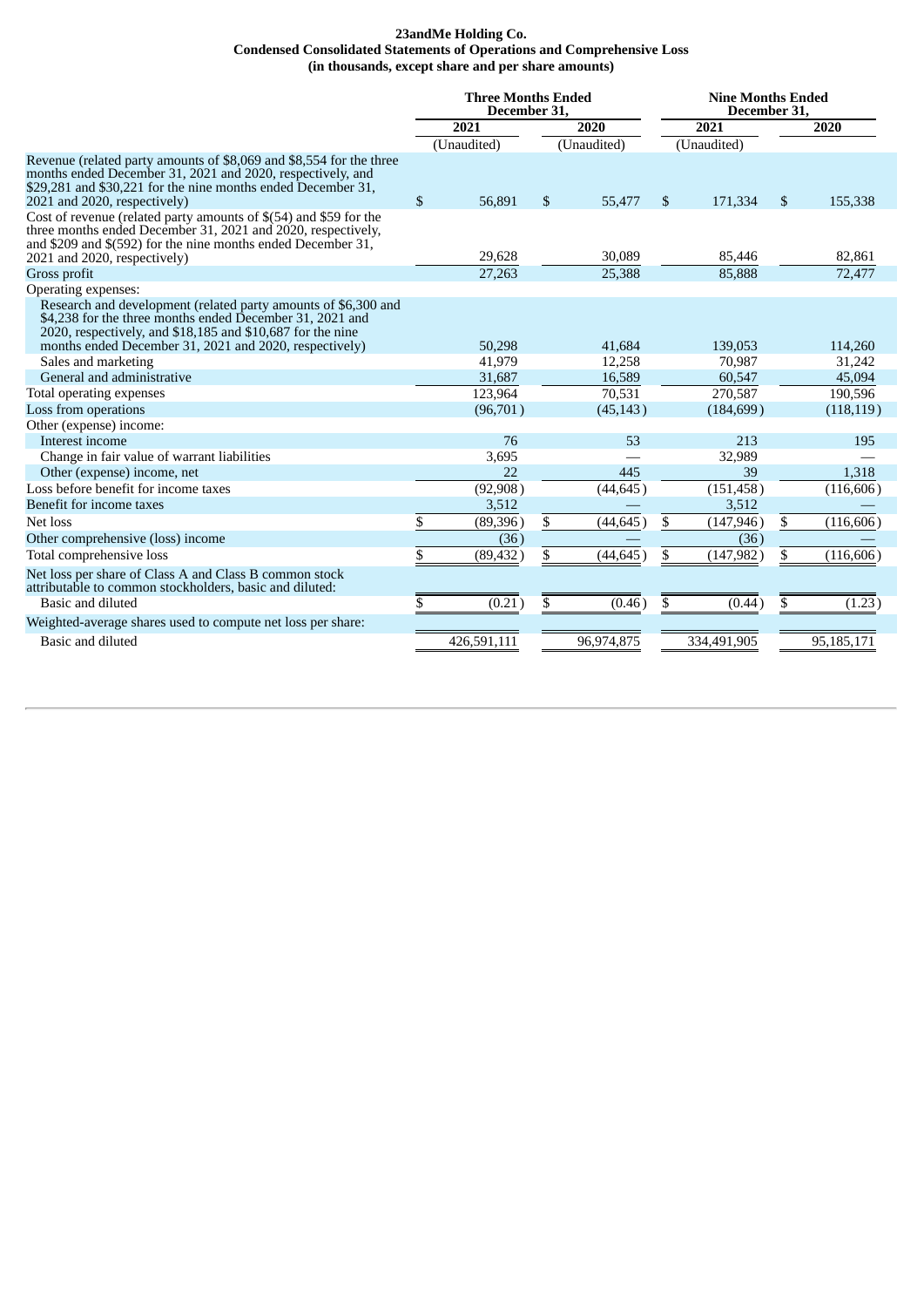#### **23andMe Holding Co. Condensed Consolidated Balance Sheets (in thousands, except share and per share amounts)**

|                                                                                                                                                                                                                                                                                                                                                                                                                                                           | December 31,<br>2021 | March 31,<br>2021 |            |  |
|-----------------------------------------------------------------------------------------------------------------------------------------------------------------------------------------------------------------------------------------------------------------------------------------------------------------------------------------------------------------------------------------------------------------------------------------------------------|----------------------|-------------------|------------|--|
|                                                                                                                                                                                                                                                                                                                                                                                                                                                           | (Unaudited)          |                   |            |  |
| <b>ASSETS</b>                                                                                                                                                                                                                                                                                                                                                                                                                                             |                      |                   |            |  |
| Current assets:                                                                                                                                                                                                                                                                                                                                                                                                                                           |                      |                   |            |  |
| Cash                                                                                                                                                                                                                                                                                                                                                                                                                                                      | \$<br>586,204        | \$                | 282,489    |  |
| Restricted cash                                                                                                                                                                                                                                                                                                                                                                                                                                           | 1,599                |                   | 1,399      |  |
| Accounts receivable, net (related party amounts of \$105 and nil as of December 31, 2021 and<br>March 31, 2021, respectively)                                                                                                                                                                                                                                                                                                                             | 23,560               |                   | 2,481      |  |
| Inventories                                                                                                                                                                                                                                                                                                                                                                                                                                               | 17,132               |                   | 6,239      |  |
| Deferred cost of revenue                                                                                                                                                                                                                                                                                                                                                                                                                                  | 16,112               |                   | 5,482      |  |
| Prepaid expenses and other current assets (related party amounts of \$207 and nil as of December<br>31, 2021 and March 31, 2021, respectively)                                                                                                                                                                                                                                                                                                            | 25,253               |                   | 15,485     |  |
| Total current assets                                                                                                                                                                                                                                                                                                                                                                                                                                      | 669.860              |                   | 313,575    |  |
| Property and equipment, net                                                                                                                                                                                                                                                                                                                                                                                                                               | 52,249               |                   | 60,884     |  |
| Operating lease right-of-use assets                                                                                                                                                                                                                                                                                                                                                                                                                       | 57,390               |                   | 63,122     |  |
| Restricted cash, noncurrent                                                                                                                                                                                                                                                                                                                                                                                                                               | 6,974                |                   | 6,974      |  |
| Internal-use software, net                                                                                                                                                                                                                                                                                                                                                                                                                                | 8,410                |                   | 6,889      |  |
| Intangible assets, net                                                                                                                                                                                                                                                                                                                                                                                                                                    | 78,458               |                   |            |  |
| Goodwill                                                                                                                                                                                                                                                                                                                                                                                                                                                  | 351,598              |                   |            |  |
| Other assets                                                                                                                                                                                                                                                                                                                                                                                                                                              | 1,376                |                   | 654        |  |
| <b>Total assets</b>                                                                                                                                                                                                                                                                                                                                                                                                                                       | \$<br>1,226,315      | \$                | 452,098    |  |
|                                                                                                                                                                                                                                                                                                                                                                                                                                                           |                      |                   |            |  |
| LIABILITIES AND STOCKHOLDERS' EQUITY (DEFICIT)                                                                                                                                                                                                                                                                                                                                                                                                            |                      |                   |            |  |
| Current liabilities:                                                                                                                                                                                                                                                                                                                                                                                                                                      |                      |                   |            |  |
| Accounts payable (related party amounts of nil and \$4,422 as of December 31, 2021 and March 31,<br>2021, respectively)                                                                                                                                                                                                                                                                                                                                   | \$<br>14,418         | \$                | 12,271     |  |
| Accrued expenses and other current liabilities (related party amounts of \$12,480 and \$7,065 as of<br>December 31, 2021 and March 31, 2021, respectively)                                                                                                                                                                                                                                                                                                | 46,297               |                   | 31,953     |  |
| Deferred revenue (related party amounts of \$26,171 and \$30,140 as of December 31, 2021 and<br>March 31, 2021, respectively)                                                                                                                                                                                                                                                                                                                             | 111,961              |                   | 71,255     |  |
| <b>Operating lease liabilities</b>                                                                                                                                                                                                                                                                                                                                                                                                                        | 6,875                |                   | 6,140      |  |
| Total current liabilities                                                                                                                                                                                                                                                                                                                                                                                                                                 | 179,551              |                   | 121,619    |  |
| Operating lease liabilities, noncurrent                                                                                                                                                                                                                                                                                                                                                                                                                   | 80,832               |                   | 87,582     |  |
| Other liabilities                                                                                                                                                                                                                                                                                                                                                                                                                                         | 4,758                |                   | 1,165      |  |
| <b>Total liabilities</b>                                                                                                                                                                                                                                                                                                                                                                                                                                  | \$<br>265,141        | $\mathfrak{s}$    | 210,366    |  |
| Commitments and contingencies (Note 10)                                                                                                                                                                                                                                                                                                                                                                                                                   |                      |                   |            |  |
| Redeemable convertible preferred stock                                                                                                                                                                                                                                                                                                                                                                                                                    |                      |                   |            |  |
| Redeemable convertible preferred stock, \$0.0001 par value per share, 10,000,000 shares<br>authorized as of December 31, 2021, and \$0.00001 par value per share, 209,512,070 shares<br>authorized as of March 31, 2021; nil and 209,181,855 shares issued and outstanding as of<br>December 31, 2021 and March 31, 2021, respectively; aggregate liquidation preference of nil and<br>\$874,107 as of December 31, 2021 and March 31, 2021, respectively |                      |                   | 837,351    |  |
| <b>Stockholders' equity (deficit)</b>                                                                                                                                                                                                                                                                                                                                                                                                                     |                      |                   |            |  |
| Common Stock - Class A shares, par value \$0.0001, 199,176,879 shares issued and outstanding as<br>of December 31, 2021, and par value \$0.00001, 20,713,076 shares issued and outstanding as of<br>March 31, 2021; Class B shares, par value \$0.0001, 246,970,302 shares issued and outstanding as<br>of December 31, 2021 and par value \$0.00001, 103,816,708 shares issued and outstanding as of                                                     |                      |                   |            |  |
| March 31, 2021                                                                                                                                                                                                                                                                                                                                                                                                                                            | 44                   |                   |            |  |
| Additional paid-in capital                                                                                                                                                                                                                                                                                                                                                                                                                                | 2,086,350            |                   | 381,619    |  |
| Accumulated other comprehensive income                                                                                                                                                                                                                                                                                                                                                                                                                    | (36)                 |                   |            |  |
| Accumulated deficit                                                                                                                                                                                                                                                                                                                                                                                                                                       | (1, 125, 184)        |                   | (977, 238) |  |
| Total stockholders' equity (deficit)                                                                                                                                                                                                                                                                                                                                                                                                                      | 961.174              |                   | (595, 619) |  |
| Total liabilities and stockholders' equity (deficit)                                                                                                                                                                                                                                                                                                                                                                                                      | \$<br>1,226,315      | $$\mathbb{S}$$    | 452,098    |  |
|                                                                                                                                                                                                                                                                                                                                                                                                                                                           |                      |                   |            |  |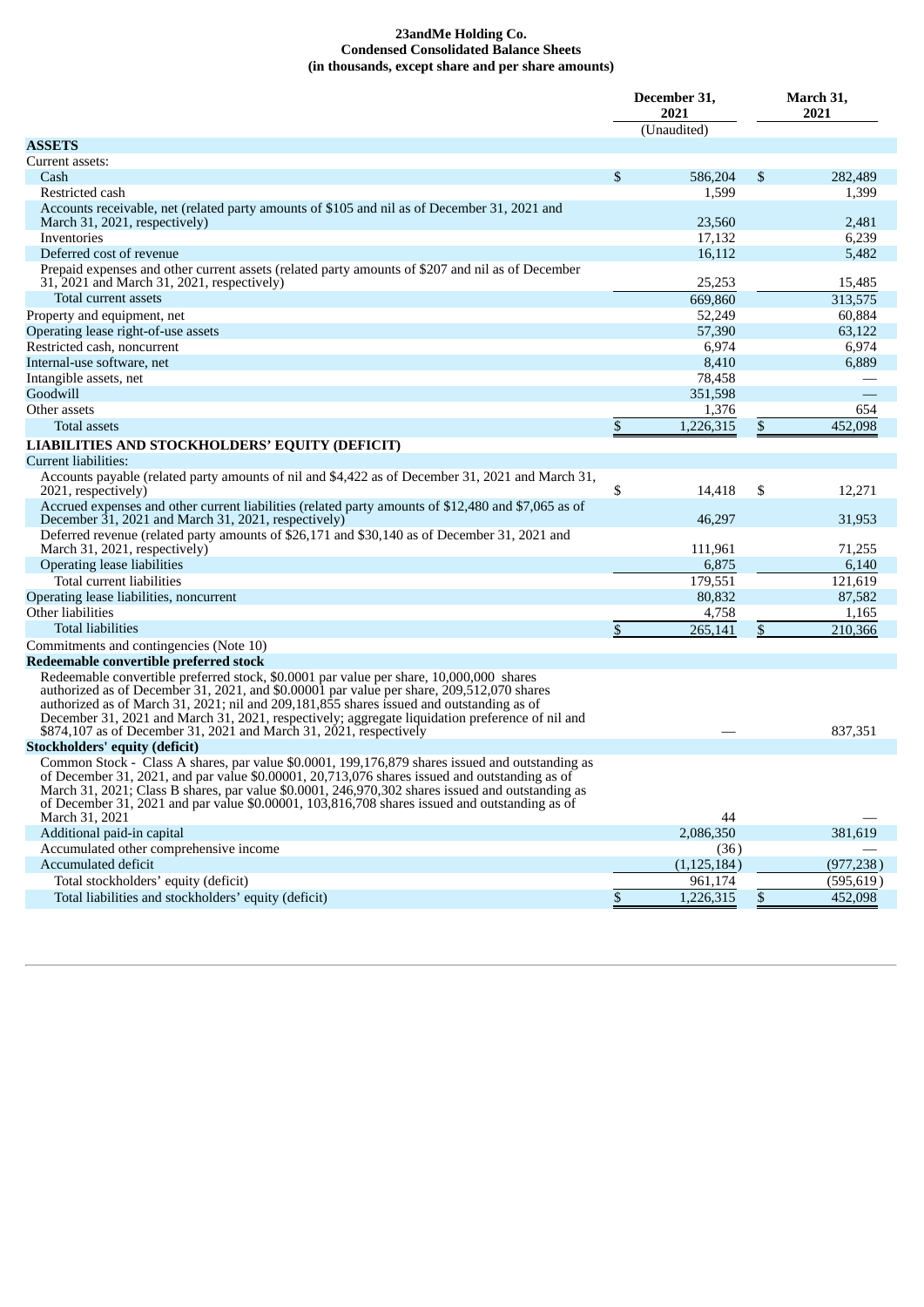#### **23andMe Holding Co. Condensed Consolidated Statements of Cash Flows (in thousands)**

|                                                                                                                             | <b>Nine Months Ended December 31,</b> |    |                  |  |  |
|-----------------------------------------------------------------------------------------------------------------------------|---------------------------------------|----|------------------|--|--|
|                                                                                                                             | 2021                                  |    | 2020             |  |  |
|                                                                                                                             | (Unaudited)                           |    |                  |  |  |
| Cash flows from operating activities:                                                                                       |                                       |    |                  |  |  |
| Net loss                                                                                                                    | \$<br>(147, 946)                      | \$ | (116, 606)       |  |  |
| Adjustments to reconcile net loss to net cash used in operating activities:                                                 |                                       |    |                  |  |  |
| Depreciation and amortization                                                                                               | 15,345                                |    | 13,969           |  |  |
| Amortization and impairment of internal-use software                                                                        | 1,741                                 |    | 1,563            |  |  |
| Stock-based compensation expense                                                                                            | 37,473                                |    | 37,222           |  |  |
| Changes in fair value of warrant liabilities                                                                                | (32, 989)                             |    |                  |  |  |
| Loss (gain) on disposal of property and equipment                                                                           | 92                                    |    | 57               |  |  |
| Gain on lease termination                                                                                                   |                                       |    |                  |  |  |
|                                                                                                                             | (15)                                  |    | (876)            |  |  |
| Changes in operating assets and liabilities:                                                                                |                                       |    |                  |  |  |
| Accounts receivable (related party amounts of \$(105) and nil for the nine months ended December 31, 2021 and 2020,         |                                       |    |                  |  |  |
| respectively)                                                                                                               | (21,078)                              |    | 1,259            |  |  |
| Inventories                                                                                                                 | (10,605)                              |    | (2,127)          |  |  |
| Deferred cost of revenue                                                                                                    | (10,630)                              |    | (5,831)          |  |  |
| Prepaid expenses and other current assets (related party amounts of \$(207) and nil for the nine months ended December 31,  |                                       |    |                  |  |  |
| 2021 and 2020, respectively)                                                                                                | (7,697)                               |    | 5,483            |  |  |
| Operating lease right-of-use assets                                                                                         | 5,265                                 |    | 8,496            |  |  |
| Other assets                                                                                                                | (604)                                 |    | 37               |  |  |
| Accounts payable (related party amounts of \$(4,422) and \$(4,231) for the nine months ended December 31, 2021 and          |                                       |    |                  |  |  |
| 2020, respectively)                                                                                                         | (804)                                 |    | (215)            |  |  |
| Accrued expenses and other current liabilities (related party amounts of \$5,416 and \$749 for the nine months ended        |                                       |    |                  |  |  |
| December 31, 2021 and 2020, respectively)                                                                                   | 9,878                                 |    | 636              |  |  |
| Deferred revenue (related party amounts of \$(3,969) and \$(5,221) for the nine months ended December 31, 2021 and 2020,    |                                       |    |                  |  |  |
| respectively)                                                                                                               | 40,223                                |    | 29,576           |  |  |
|                                                                                                                             |                                       |    | (6, 693)         |  |  |
| Operating lease liabilities                                                                                                 | (5,655)                               |    |                  |  |  |
| Other liabilities                                                                                                           | (3,617)                               |    | 64               |  |  |
| Net cash used in operating activities                                                                                       | (131, 623)                            |    | (33,986)         |  |  |
| <b>Cash flows from investing activities:</b>                                                                                |                                       |    |                  |  |  |
| Purchases of property and equipment                                                                                         | (2,421)                               |    | (3,860)          |  |  |
| Purchases of intangible assets (patents)                                                                                    | (5,500)                               |    |                  |  |  |
| Proceeds from sale of property and equipment                                                                                | 1                                     |    | 838              |  |  |
|                                                                                                                             |                                       |    |                  |  |  |
| Capitalized internal-use software costs                                                                                     | (2,855)                               |    | (2,725)          |  |  |
| Cash paid for acquisitions, net of cash acquired                                                                            | (94, 165)                             |    |                  |  |  |
| Net cash used in investing activities                                                                                       | (104, 940)                            |    | (5,747)          |  |  |
| Cash flows from financing activities:                                                                                       |                                       |    |                  |  |  |
| Proceeds from issuance of redeemable convertible preferred stock                                                            |                                       |    | 82,500           |  |  |
| Payments for issuance costs of redeemable convertible preferred stock                                                       |                                       |    | (232)            |  |  |
| Proceeds from exercise of stock options (related party amounts of nil and \$34,710 for the nine months ended December 31,   |                                       |    |                  |  |  |
| 2021 and 2020, respectively)                                                                                                | 11,476                                |    | 38,210           |  |  |
| Payments of transaction costs                                                                                               | (30, 642)                             |    |                  |  |  |
|                                                                                                                             |                                       |    |                  |  |  |
| Proceeds from issuance of common stock upon Merger                                                                          | 309,720                               |    |                  |  |  |
| Proceeds from PIPE (related party amounts of \$25,000 and nil for the nine months ended December 31, 2021 and 2020,         |                                       |    |                  |  |  |
| respectively)                                                                                                               | 250,000                               |    |                  |  |  |
| Proceeds from exercise of merger warrants                                                                                   | 44                                    |    |                  |  |  |
| Payment for warrant redemptions                                                                                             | (116)                                 |    |                  |  |  |
| Net cash provided by financing activities                                                                                   | 540,482                               |    | 120,478          |  |  |
| Effect of exchange rates on cash                                                                                            | (4)                                   |    |                  |  |  |
| Net increase in cash and restricted cash                                                                                    | 303.915                               |    | 80,745           |  |  |
|                                                                                                                             |                                       |    |                  |  |  |
| Cash and restricted cash-beginning of period                                                                                | 290,862                               |    | 216,315          |  |  |
| Cash and restricted cash-end of period                                                                                      | 594,777                               |    | 297,060          |  |  |
| Supplemental disclosures of non-cash investing and financing activities:                                                    |                                       |    |                  |  |  |
| Purchases of property and equipment included in accounts payable and accrued expenses                                       | 859                                   |    | 50               |  |  |
| Stock-based compensation capitalized for internal-use software costs                                                        | 745                                   |    | 501              |  |  |
| Reclassification of transaction costs                                                                                       | 3,971                                 |    |                  |  |  |
|                                                                                                                             |                                       |    |                  |  |  |
| Vesting of related party early exercised stock options                                                                      |                                       |    | 14,892           |  |  |
| Assumption of merger warrants liability                                                                                     | 75,415                                |    |                  |  |  |
| Conversion of redeemable convertible preferred stock to common stock                                                        | 837,351                               |    |                  |  |  |
| Redemption/exercise of Class A common stock warrants                                                                        | 42,354                                |    |                  |  |  |
|                                                                                                                             |                                       |    |                  |  |  |
| Stock consideration in acquisition of businesses, including fair value of common stock issued and fair value of stock-based |                                       |    |                  |  |  |
| awards that were vested                                                                                                     | 322,842                               |    |                  |  |  |
| Reconciliation of cash and restricted cash within the consolidated balance sheets to the amounts shown in the               |                                       |    |                  |  |  |
| consolidated statements of cash flows above:                                                                                |                                       |    |                  |  |  |
| Cash                                                                                                                        |                                       |    |                  |  |  |
|                                                                                                                             | 586,204                               |    | 288,687          |  |  |
| Restricted cash, current                                                                                                    | 1,599                                 |    | 1,399            |  |  |
| Restricted cash, noncurrent<br>Total cash and restricted cash                                                               | \$<br>6,974<br>594,777                | \$ | 6,974<br>297,060 |  |  |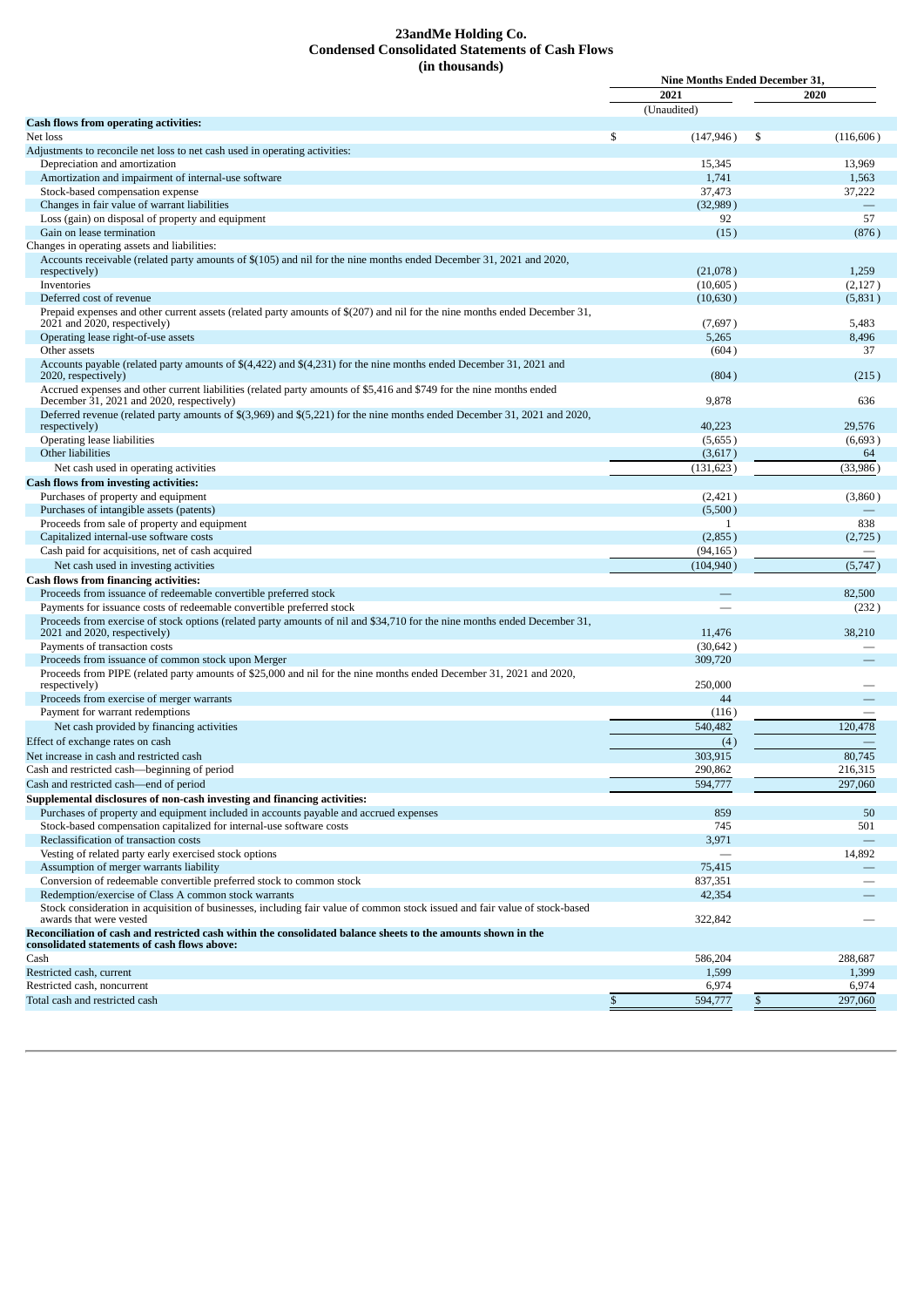#### **23andMe Holding Co. Total Company and Segment Information and Reconciliation of Non-GAAP Financial Measures (in thousands) (unaudited)**

The Company's revenue and Adjusted EBITDA by segment and for the total Company is as follows:

|                                               | <b>Three Months Ended</b><br>December 31, |                |              | <b>Nine Months Ended</b><br>December 31, |      |                |      |            |
|-----------------------------------------------|-------------------------------------------|----------------|--------------|------------------------------------------|------|----------------|------|------------|
|                                               |                                           | 2020<br>2021   |              | 2021                                     |      | 2020           |      |            |
|                                               |                                           | (in thousands) |              |                                          |      | (in thousands) |      |            |
| Segment Revenue                               |                                           |                |              |                                          |      |                |      |            |
| Consumer & Research Services                  | \$                                        | 56,891         | \$           | 55,477                                   | \$   | 171,334        | \$   | 155,290    |
| Therapeutics                                  |                                           |                |              |                                          |      |                |      | 48         |
| Total revenue                                 |                                           | 56,891         | $\mathbb{S}$ | 55,477                                   | \$   | 171,334        | \$   | 155,338    |
| Segment Adjusted EBITDA                       |                                           |                |              |                                          |      |                |      |            |
| Consumer & Research Services Adjusted EBITDA  | \$                                        | (31, 967)      | \$           | (2,468)                                  | - \$ | (33, 232)      | \$   | (4,925)    |
| Therapeutics Adjusted EBITDA                  |                                           | (19, 916)      |              | (15,051)                                 |      | (57,046)       |      | (38, 886)  |
| <b>Unallocated Corporate</b>                  |                                           | (12, 129)      |              | (7,796)                                  |      | (30, 692)      |      | (21, 554)  |
| <b>Total Adjusted EBITDA</b>                  |                                           | (64, 012)      | \$           | (25, 315)                                | \$.  | (120, 970)     | \$   | (65, 365)  |
| Reconciliation of net loss to Adjusted EBITDA |                                           |                |              |                                          |      |                |      |            |
| Net loss                                      | \$                                        | (89,396)       | - \$         | $(44, 645)$ \$                           |      | (147, 946)     | - \$ | (116, 606) |
| Adjustments:                                  |                                           |                |              |                                          |      |                |      |            |
| Interest (income), net                        |                                           | (76)           |              | (53)                                     |      | (213)          |      | (195)      |
| Other (income) expense, net                   |                                           | (22)           |              | (445)                                    |      | (39)           |      | (1,318)    |
| Change in fair value of warrant liabilities   |                                           | (3,695)        |              |                                          |      | (32,989)       |      |            |
| Income tax benefit                            |                                           | (3,512)        |              |                                          |      | (3,512)        |      |            |
| Depreciation and amortization                 |                                           | 4,681          |              | 4,833                                    |      | 14,188         |      | 15,532     |
| Amortization of acquired intangible assets    |                                           | 2,898          |              |                                          |      | 2,898          |      |            |
| Stock-based compensation expense              |                                           | 17,409         |              | 14,995                                   |      | 37,473         |      | 37,222     |
| Acquisition-related costs                     |                                           | 7,701          |              |                                          |      | 9,170          |      |            |
| <b>Total Adjusted EBITDA</b>                  |                                           | (64, 012)      | \$           | (25, 315)                                |      | (120, 970)     | \$   | (65, 365)  |